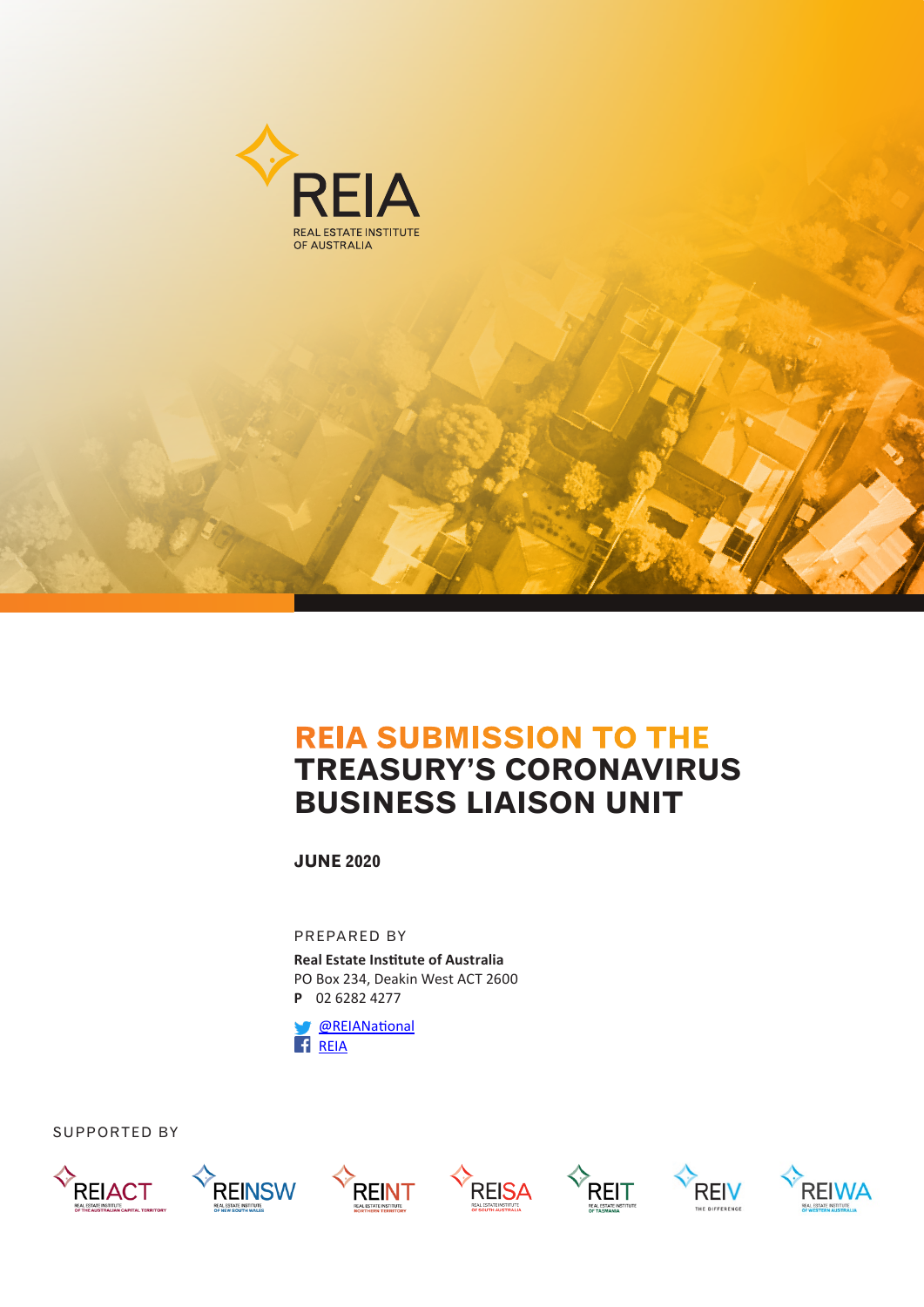# REIA **SUBMISSION** TO THE TREASURY'S **CORONAVIRUS** BUSINESS LIAISON UNIT

# **The Real Estate Institute of Australia (REIA) is the peak national association for the real estate profession in Australia.**

The REIA's members are the State and Territory Real Estate Institutes, through which around 75-80 per cent of real estate agencies are collectively represented. The Census records the Rental, Hiring and Real Estate Services Industry employment sitting at a total of 117,880. By occupation the key data recorded by ABS Census were some 65,000 business brokers, property managers, principals, real estate agents and representatives.

The REIA represents an important element of the broader property and construction sector which together makes a significant contribution to Australia's social climate and economic development. Property contributes \$300 billion annually in economic activity.

Importantly, REIA represents an integral element of the small business sector. Some 99 per cent of real estate agencies are small businesses and 11 per cent of all small businesses in Australia are involved in real estate.

REIA is committed to providing and assisting research and well-informed advice on a range of issues affecting the property market.

# **Introduction**

The REIA welcomes the opportunity to provide a submission to the Treasury's Coronavirus Business Liaison Unit recommending approaches that will assist the real estate sector achieve the Government's objective to keep as many Australians as possible employed and contribute to the economy as it recovers from the impact of the COVID19 pandemic. The REIA seeks Government consideration of nine specific matters:

- Extension of JobKeeper
- Extension of JobSeeker
- Abolish Stamp Duty on residential property
- Abolish Payroll Tax
- Abolition or Concessions on Land Tax
- Assistance for Renters
- First Home Buyer Assistance
- Support for Regional Areas through Infrastructure Investment and Support for Businesses Locating to Regional Areas
- Review the Lower Limit for HomeBuilder Eligibility.

The focus of the measures on Australia's property industry recognises that it has been a main driver of economic growth and increased employment in the transition away from a reliance on mining. A healthy property sector has been a crucial support to economic growth over the previous three years. It stands to reason then that in these unprecedented times Government would consider a stimulus to the sector to boost expected low levels of unemployment and address growth in the Australian economy.

The recommendations by the REIA are made after its member state and territory Real Estate Institutes have surveyed real estate agents and agencies in their jurisdictions. The survey, and recommendations, thus reflects a regional perspective a well as a national aggregate.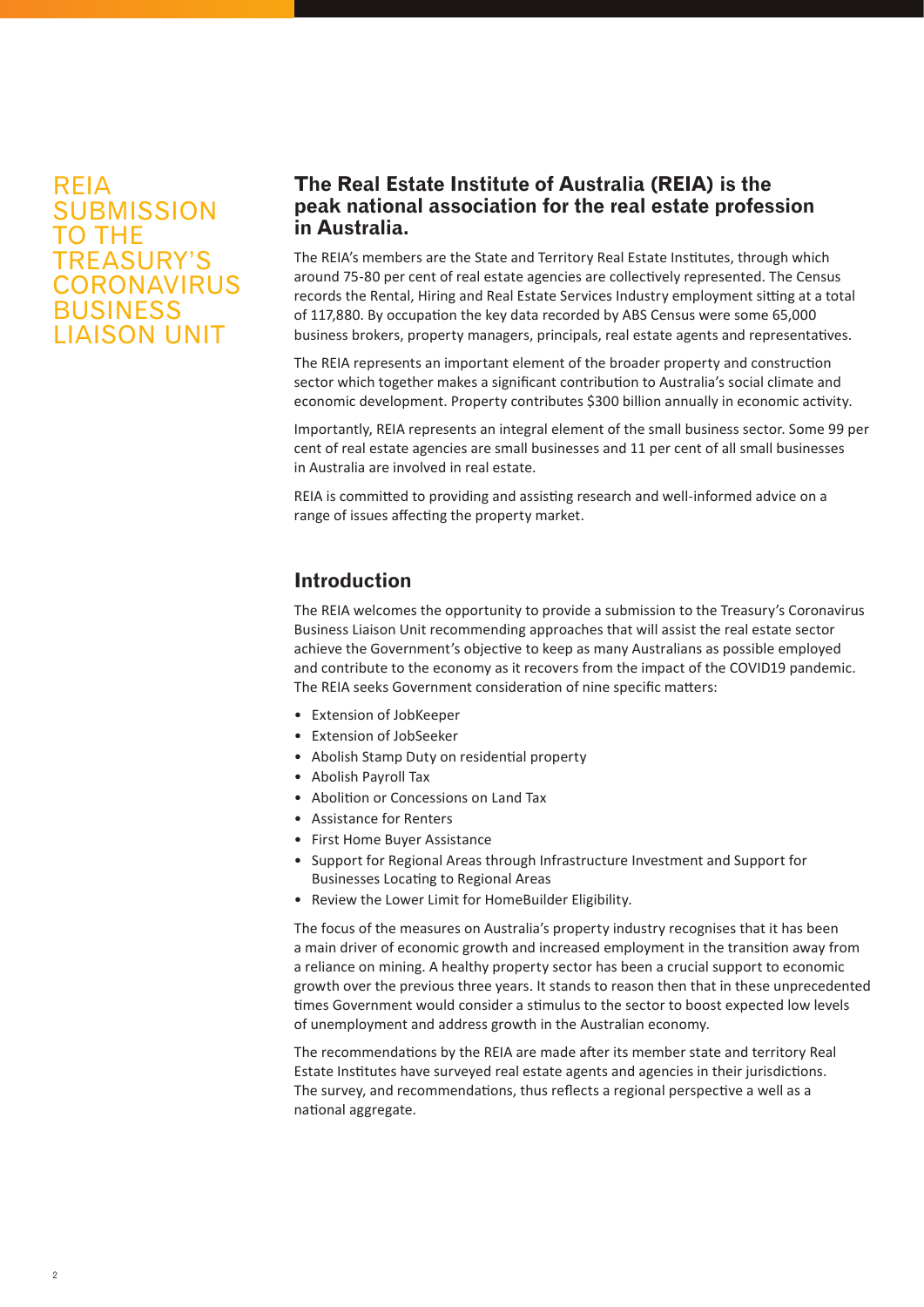#### **Extension of JobKeeper**

The introduction of the JobKeeper scheme needs to be applauded for keeping many employed in the real estate sector. Many of these employees have been engaged in providing the essential service of keeping tenants housed during the pandemic. The real estate profession has acted quickly and responsibly in response to developments to date including managing day-to-day issues between tenants and owners and being responsible for the care and maintenance of the property and ensuring the health and safety of tenants, their visitors, customers, clients and staff.

For those engaged in the real estate sector the easing of business restrictions and social engagement does not however signal a return, albeit slowly, to business conditions anywhere near normal because of the long lead times between a pickup in buyer and seller enquiry levels and payment of commission.

It can be a year or more between when a salesperson first receives contact from a potential seller and settlement which includes payment of the commission. The process usually starts with the salesperson conducting an initial inspection and meeting with the client. This then leads to a proposal being produced and this is presented to the sellers. More often than not the sellers will then take their time attending to improvements identified by the agent to be completed prior to putting the property on the market. Once this is done, the agent then needs to prepare the marketing. Whilst for some properties this will take less than forty five days some sellers will not be ready to go to market for many months or even a year in some cases. Then there is the time frame to actually achieve a sale of say thirty to sixty days followed by the settlement period which is somewhere between a further thirty to ninety days.

It will take some three to six months for incomes to fully reflect the slow down in activity since the initial "hibernation" of the Australian economy.

The Homebuilder package, whilst providing much needed assistance for employment in the building may further delay the time taken for some properties to reach the market.

At the same time exacerbating this is the expectation of a continuation of falling sales volumes. Anecdotal evidence suggests that we are likely to see at least a fifty percent reduction in the volume of sales across Australia as sellers retreat from the market. Some parts of Australia will be harder hit than others. Melbourne and Sydney certainly will be highly impacted but many of our regional communities particularly those affected by bushfires, flood and drought can expect a larger impact on income and employment.

It is not surprising then that the survey undertaken by REIA member Real Estate Institutes shows that over 80% of respondents saw the need to extend JobKeeper for the real estate sector. Many leading agents have an expectation that we will not return to the market levels we have seen for many years. Even when the health issues surrounding Corona Virus have been addressed the economic aspects will see a protracted period of high unemployment and low economic growth.

In addition estate agents are bracing themselves for the termination of the non-eviction periods for tenants who have not been unable to make their rental periods. Agents will be required to deal with these matters on behalf of the owners whilst not having received any income from those properties for a number of months. This loss will be compounded by the anticipated lower income from lower listing numbers and sales.

**It is for these reasons that REIA recommends an extension of the JobKeeper scheme for the real estate sector beyond the announced cessation of September.**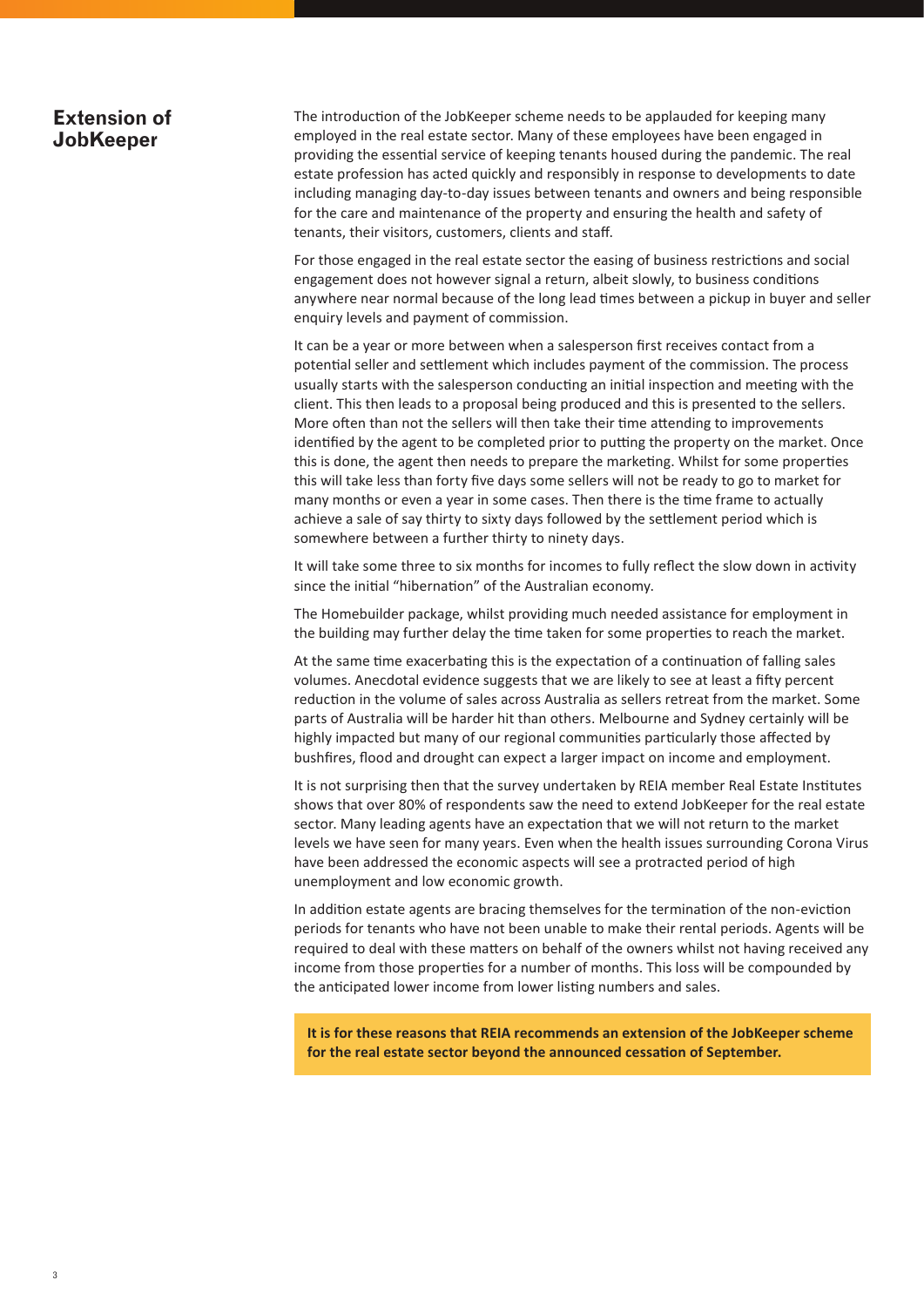#### The impact on jobs of the pandemic has been far from uniform across industry sectors. Some recipients of JobSeeker are in industries that will be slow to recover. Those that were employed in hospitality, tourism and travel, entertainment and the arts will continue to be impacted by ongoing restrictions on social distancing. Whilst Treasury estimates that unemployment across the country will reach 10 per cent by June with a reduction thereafter many industries have been impacted by more. The hospitality industry continues to be hit the hardest with a third of jobs in the accommodation and food services sector lost. The number of jobs in arts and recreation services has fallen by 27 per cent. Jobs in the rental, hiring and real estate sector are down more than 13 per cent and mining has lost 11 per cent of jobs. To enable those that are in disproportionately impacted sectors meet their financial commitments such as rent, extending JobSeeker would also minimise the flow on impacts. **Extension of JobSeeker REIA thus recommends an extension of the JobSeeker scheme beyond the announced cessation of September for those sectors that are slower to recover.**

#### **Abolish Stamp Duty on Residential Property**

Taxes are one of the factors determining investment in housing and thus housing supply and housing affordability. The housing sector is one of the most heavily taxed sectors of the Australian economy, both in absolute and relative terms.

There are many studies that show that stamp duties are an inefficient tax with detrimental economic and social impacts. Both Re-think and the Henry Review, note that stamp duties are some of the most inefficient taxes levied in Australia. Re-think goes on to say whilst stamp duties on the transfer of property are the second-largest source of state tax revenue (generating 24 per cent of state tax revenue) they are a highly volatile tax, with revenue fluctuating by over 50 per cent. This will certainly be the case with reduced activity in the real estate sector as discussed above.

Stamp duties also impact on consumers by increasing the cost of buying and selling houses. As house prices increase over time, unadjusted progressive tax rates also increase the tax burden associated with stamp duty. This adds to transaction costs and contributes to the high costs of moving which discourage mobility, impedes economic growth and leads to an underutilisation of the housing stock as older residents are reluctant to downsize.

Stamp duty is also inequitable for those who move more frequently, for work related reasons for example, than those that do not as they face higher costs even if their circumstances are otherwise similar. Choices between renting and buying and between moving house and renovating are also distorted by stamp duties.

According to the Henry Review "stamp duties on conveyances are inconsistent with the needs of a modern tax system … and should be replaced with a more efficient means of raising revenue."

Economic analysis shows that economic activity in Australia can be lifted by just shifting the composition of taxes from high economic cost State taxes to lower cost Australia-wide taxes, without changing the overall level of tax revenues. The Centre of International Economics in its report, State Business Tax Reform in 2009 showed that the abolition of stamp duties on residential and non-residential property, removal of insurance duties and reform of land taxes and payroll taxes is projected to increase long run GDP by 1.7 per cent per year and investment by 4.4 per cent per year.

Stamp duties are also a major hurdle for first home buyers and older home owners. For first home buyers stamp duty often makes the difference between the ability to buy and not to. For older home owners considering down sizing to accommodation more suited to their needs in retirement stamp duty is frequently given as the reason preventing such a move. Stamp duties are thus preventing a more efficient use of the housing stock and could be exacerbating the supply problem.

**Whilst REIA has long advocated for the abolition of stamp duties and realises it is a state based tax, in the current circumstances REIA recommends that the Federal Government take a leadership role in coordinating state Governments for at least a temporary cessation of stamp duties.**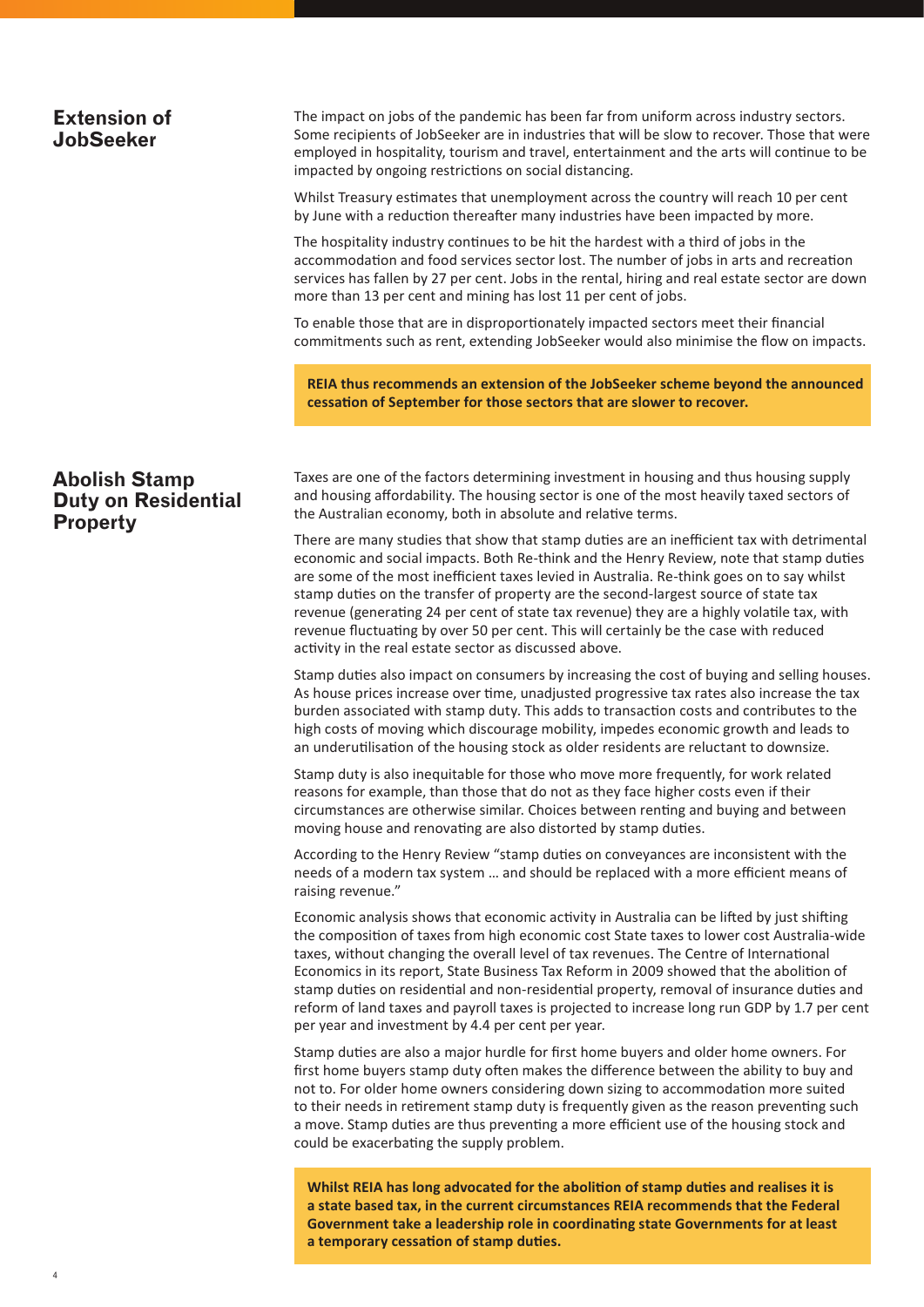#### **Abolish Payroll Tax**

Payroll taxes are taxes paid on the wages and salaries of employees and is calculated on the amount of wages, superannuation and benefits a business pays its employees including directors' fees. In short it is a tax on unemployment when reducing unemployment now is a higher priority than it has ever been.

The Henry Report stated that payroll tax should be replaced with broad cash-flow tax or an efficient broad-based tax that 'captures the value added of labour.' More recently Ken Henry has said that the deteriorating tax system will fail to support the economic recovery from the coronavirus crisis and has called for a new tax on business cash flow to replace amongst other taxes payroll tax.

He said that today's tax systems are not capable of supporting the acceleration in economic growth that will be required to ensure a sustained recovery.

Whilst reform of the tax system is a complex consideration and understandably cannot be completed for the recovery stage of Australia's economic recovery which has a priority of getting people back to work and businesses up and running, a medium term suspension or reduction in payroll tax would provide a valuable incentive to get businesses to hire and thus reduce unemployment.

**REIA thus recommends that the Federal Government take a leadership role in coordinating state Governments for at least a temporary cessation of payroll tax.**

Taxes are one of the factors determining investment in housing and thus housing supply and influencing housing affordability.

Land tax, which currently applies to residential investment property, has a number of consequences which are detrimental to boosting activity in the housing sector and are at odds with the objective of the HomeBuilder program announced by the Government to boost activity in the construction industry.

Land tax on residential investment property discourages the supply of housing. Re-think suggests that levying land tax at progressive rates on total landholdings leads to higher taxes on large landholdings, compared to smaller landholdings. The OECD argues that this introduces a bias against large investments in residential property and discourages institutional investors from investing in private rental housing.

Any constraints on supply should be avoided, particularly in current circumstances of boosting employment in the construction industry.

Land tax also increases rents, which at time when many tenants are struggling to pay their rent should be avoided.

Land tax on property investment is inequitable to those that choose to invest in property as compared to other investment classes such as shares or bonds. A tenet of tax policy is that similarly positioned individuals should pay similar taxes. A land tax fails this test. Land tax discriminates against those that have chosen to invest in real estate rather than other asset classes. Land tax amounts to a surcharge for holding one's savings in real estate whereas other asset classes have no such charges for merely holding onto them.

**Whilst REIA realises land tax is a state based tax, in the current circumstances REIA recommends that the Federal Government take a leadership role in coordinating state Governments for at least a temporary cessation of land tax on residential investment properties.**

### **Abolition or Concessions on Land Tax**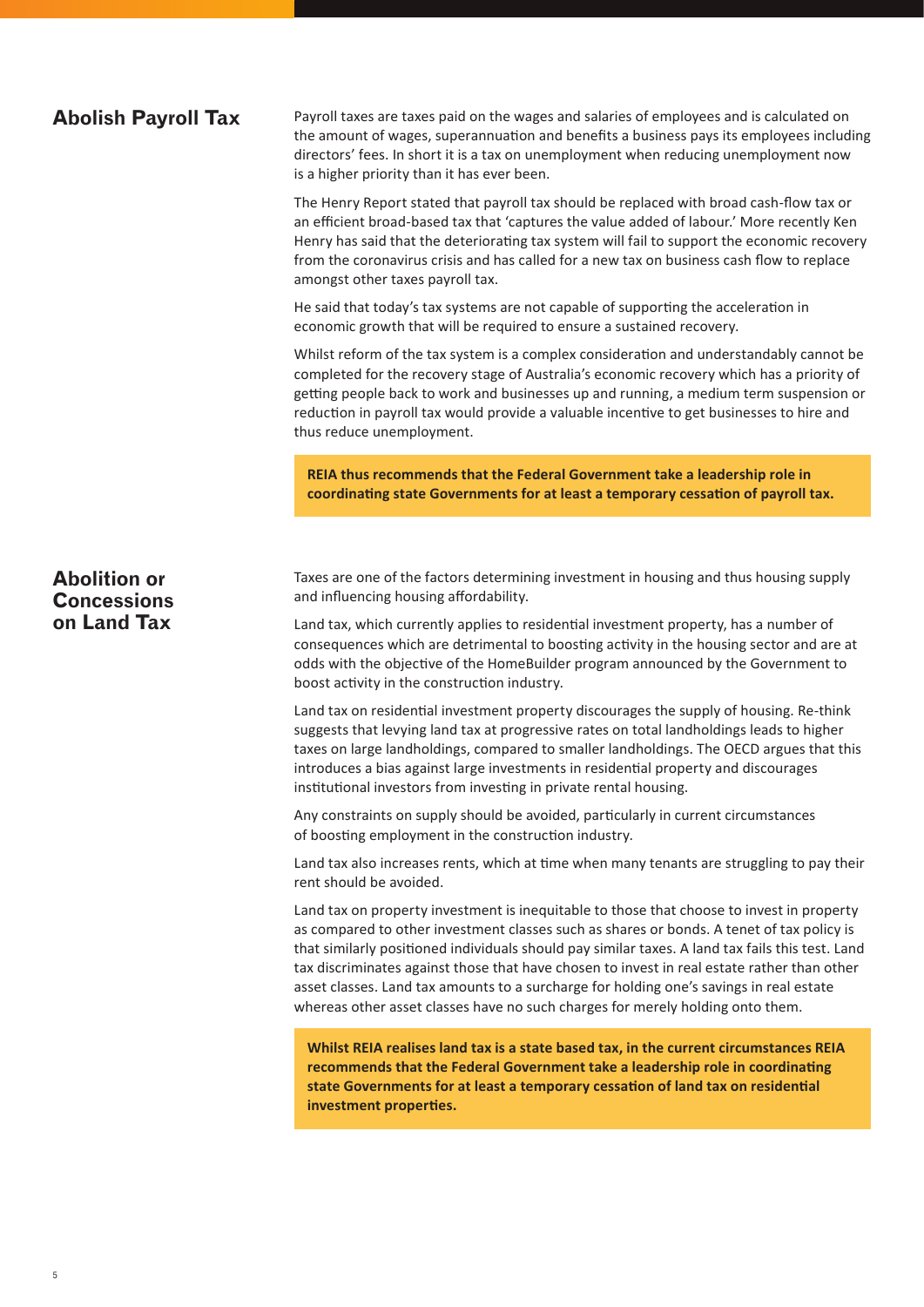#### **Assistance for Renters**

There are some 3.3 million properties that are rented or available for rent across Australia. Many of these are rented by people who have lost their jobs in the pandemic. Some are in industries that may be slow to recover such as those that will continue to be impacted by ongoing restrictions on social distancing such as hospitality, tourism and travel, entertainment and the arts.

REIA understands the stress and anxiety that tenants may be feeling at this time and many agents have taken a responsibility and a duty of care to look after the interests of the tenants and the property owners by negotiating interim arrangements.

For those tenants on JobSeeker, the Corona Stimulus Package provides rent assistance in addition to their Centrelink payment. For a couple with two children 30% of this payment enables them to pay \$473 per week, which is well above the Australian median rent of \$430, and still have \$912 per week to live on. It is only for houses and other dwellings in Sydney and other dwellings in Melbourne that the median rents are higher at \$500, \$530 and \$460 respectively.

**The REIA recommends that rental support be extended for those in vulnerable industry sectors.**

#### **First Home Buyer Assistance**

REIA believes in the benefits of continuing the high ownership level in Australia, particularly as the population ages, and strongly encourages the Commonwealth Government to help implement solutions that will assist aspiring first home buyers, for whom housing affordability is an acute issue.

The current proportion of first home buyers, as part of the total owner-occupied housing finance commitments is higher than the historically low point of 12.9 per cent in March 2016 but is in contrast to the high of 31.4 per cent in May 2009 when the Government increased the First Home Owner Grant (FHOG) as part of its GFC measures, indicating the effectiveness of measures aimed at first home buyers in stimulating the property sector.

An extension of the 2019 Election commitment to introduce the First Home Loan Deposit Scheme on 1 January 2020 providing a guarantee to allow 10,000 eligible borrowers to purchase a home with a deposit of 5 per cent has been a success is one way of replicating the success of the 2008 measure. The current 10,000 loan cap, however seems rather arbitrary and represents less than 10% of first home buyers. As such it is a lottery with the bulk of first home buyers not benefitting .

REIA thus recommends that the scheme should be expanded to cover all eligible first home buyers of established and new dwellings with the appropriate income and house price limits. This will be equitable, administratively easier, avoid any surges in demand and provide a stimulus to construction activity and support employment in both the building sector and the real estate sector.

It is imperative that any assistance to first home buyers should be uniform and should not discriminate between buyers of new or established housing. Less than 20 per cent of Australian first home buyers buying new homes with over 80 per cent purchasing established dwellings. First home buyers in New South Wales, Queensland, South Australia, Tasmania, the Northern Territory and the Australian Capital Territory were above the national average in their preference for established homes. These choices are made on affordability of older dwellings in locations that provide proximity to work, leisure activities and infrastructure including public transport.

**REIA recommends that the First Home Loan Deposit Scheme should be expanded to cover all eligible first home buyers of established and new dwellings.**